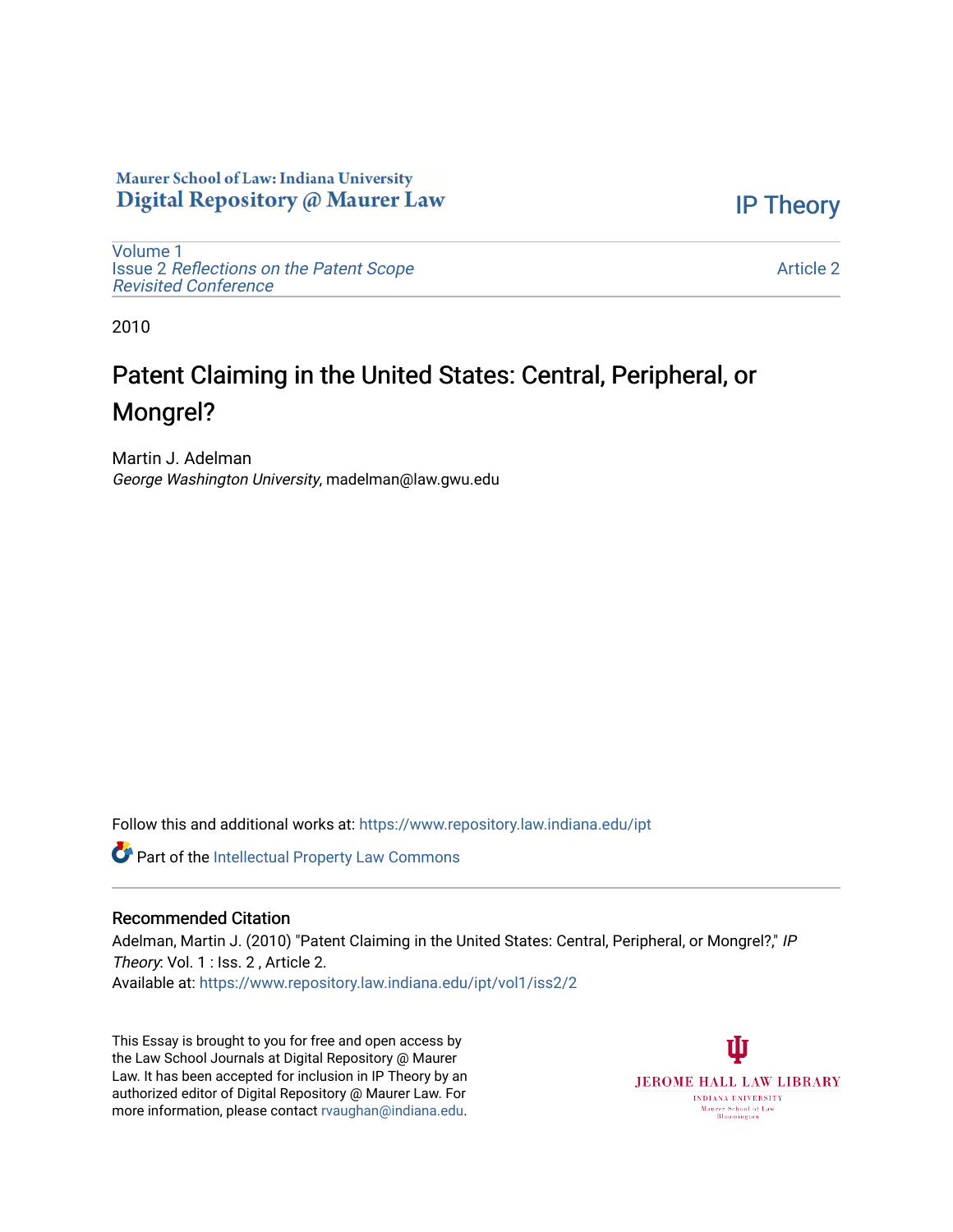

## Patent Claiming in the United States: Central, Peripheral, or Mongrel?

Martin J. Adelman\*

The debate over whether the United States patent system should abandon its current approach to claiming and formally adopt the central claiming system has raged in the law review literature in the last few years.<sup>1</sup> However, because of the Seventh Amendment, a central claiming system would not work well in the United States even if such a system were otherwise superior—which it is not. Nevertheless, the United States patent system has aspects of a central claiming system although it is usually considered to have a peripheral claiming system. The basic difference between them is that a peripheral system uses claims to define the grant whereas a central claiming system uses claims to define the invention, with judges or juries deciding what is covered by the patent grant using a doctrine of equivalence or the like, i.e. non-textual infringement. I will argue in this paper that the United States should eliminate the central claiming features of its patent system and move fully to a peripheral claiming system with central claiming aspects limited to situations that properly call for central claiming.

While the history of the development of law of patent claiming in the United States is fairly well known,<sup>2</sup> it is helpful to review its recent history. The most important modern case is *Graver Tank & Manufacturing Co. v. Linde Air Products Co.,*<sup>3</sup> which considered an important invention disclosed and claimed in the *Jones et al*. patent.<sup>4</sup> Jones taught certain welding fluxes containing metal silicates, with the preferred metals being alkaline earth metals.5 One embodiment of the invention, however, used a non-alkaline earth metal, manga-

<sup>\*</sup> Theodore and James Pedas Family Professor of Intellectual Property and Technology Law; Co-Director of the Intellectual Property Law Program; Co-Director of the Dean Dinwoodey Center for Intellectual Property Studies; George Washington University Law School.

<sup>1.</sup> *See, e.g.*, Dan L. Burk & Mark A. Lemley, *Fence Posts or Sign Posts? Rethinking Patent Claim Construction?*, 157 U. PA. L. REV. 1743 (2009).

<sup>2.</sup> *See id.* at 1765-77.

<sup>3. 339</sup> U.S. 605 (1950).

<sup>4.</sup> U.S. Patent No. 2,043,960 (Filed Mar. 15, 1949).

<sup>5.</sup> Which consist of the elements in Group 2 of the periodic table: beryllium, magnesium, calcium, strontium, barium and radium. Steven S. ZUMDAHL & SUSAN A. ZUMDAHL, CHEMISTRY 885 (7th ed. 2007).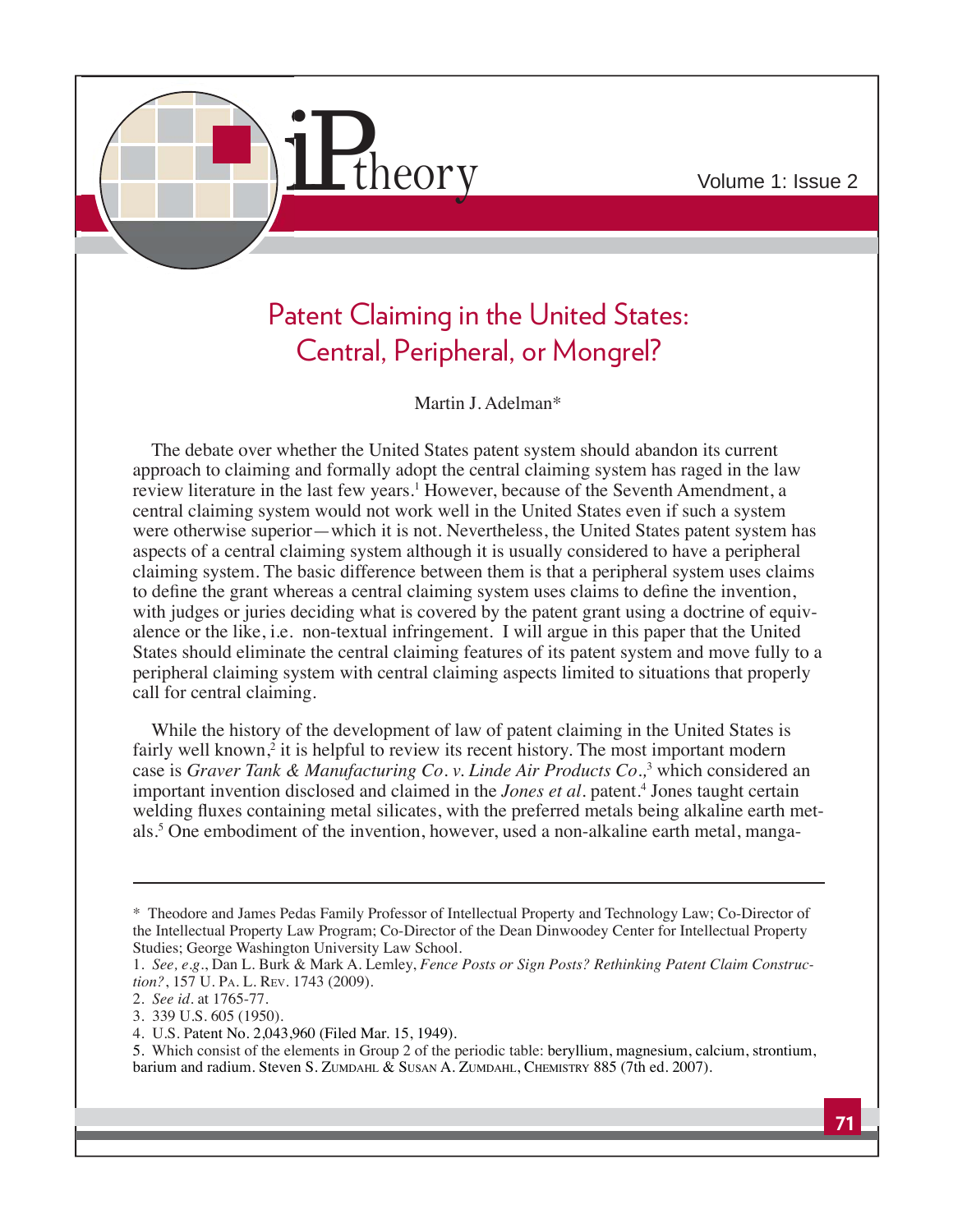nese.6 Thus an available strategy for the infringers was to invalidate claims broad enough to cover the use of manganese silicate, such as claim  $24$ , and then argue that the accused magnesium silicate flux did not infringe any of the alkaline earth claims, such as claim  $22<sup>8</sup>$ This strategy suffered a setback when the trial court found that manganese was the equivalent of an alkaline earth metal and thus held the alkaline earth claims infringed although it found the broader metal silicate claims which covered manganese silicate invalid.<sup>9</sup> The

7. "A fluxing material for electric welding comprising metallic silicate and calcium fluoride." '960 Patent cl.24.

8. "A finely-divided unbonded fusible electric welding composition containing a fluoride and a major proportion of an alkaline earth metal silicate." '960 Patent cl.22.

9. Linde Air Prods. Co. v. Graver Tank & Mfg. Co., 86 F. Supp. 191, 199-200 (N.D. Ind. 1947). The court explained:

Inasmuch as claims 18, 20, 22 and 23 are valid, the question of infringement becomes pertinent. Essentially the accused welding composition comprises manganese silicate to which has been added a small amount of calcium fluoride. The following comparison between the Unionmelt and the Lincolnweld compositions was made by Dr. Willard: 'So we have here in one case (Unionmelt) a silicate of calcium and magnesium with a little aluminum, and with calcium fluoride, and in the case of Lincolnweld we have silicate of calcium and manganese with a little aluminum and calcium fluoride added.'

The two compositions are identical in operation, and the same kind of weld is produced by them. The mechanical methods in which these compositions are employed are essentially similar. A fair construction of the evidence is that Lincolnweld 660 flux can be substituted for Unionmelt Grade 20 without any change in operation or result except that Lincolnweld composition induces a greater amount of manganese into the weld metal. It is clear then that for all practical purposes, manganese silicate can be efficiently and effectually substituted for calcium and magnesium silicates as the major constituent of the welding composition.

Although manganese in its bivalent form has some characteristics of an alkaline earth metal, it is not classed as such in chemical literature. Since the accused flux is composed principally of manganese silicate, it does not literally infringe composition claims 18, 20, 22 and 23. Whether it actually infringes these claims depends upon what application is made of the doctrine of equivalents. In that connection, no determination need be made whether it is a known chemical fact outside the teachings of the patent that manganese is an equivalent of calcium or magnesium. In the patent the inventors state, 'We have used calcium silicate and silicates of sodium, barium, iron, manganese, cobalt, magnesium, nickel and aluminum, both in binary and ternary combinations, in various proportions. Thus, the fact that manganese is a proper substitute for calcium silicate as a major ingredient of the welding composition invented by Jones, Kennedy and Rotermund is fully disclosed in the specification of their patent. The defendants have urged a construction that would have the sentence in question read, 'We have used calcium silicate with or plus silicates of sodium, etc.' It is my view that the correct construction of the sentence is, 'We have used calcium silicate and also silicates of sodium, etc.' That this in the correct view is borne out by the first application. That document in part recites: <sup>e</sup>... and there are other materials suitable to form the main body of the flux. Magnesium silicate, manganese silicate or these in combination serve admirably.... Particular fluxes that we have used are as follows:  $\ldots$  (2) manganese silicate MnO.SiO2 $\ldots$ . Accordingly, it is concluded that the patent itself fully discloses

<sup>6. &</sup>quot;*We have used calcium silicate and silicates of* sodium, barium, iron, *manganese*, cobalt, magnesium, nickel and aluminum, *both in binary and ternary combinations, in various proportions.* We have also used calcium titanate and various titano-silicates, these being used when it is desired to introduce titanium into the weld metal. While a number of these conductive welding compositions are more or less efficacious in our process, we prefer to use silicates of the alkaline earth metals, such as calcium silicate, and we also prefer to add to these silicates minor proportions of alumina and of a substance adapted to lower the melting point, for example, a halide salt." '960 Patent, 2 col.1 ls.62-76 (emphasis added).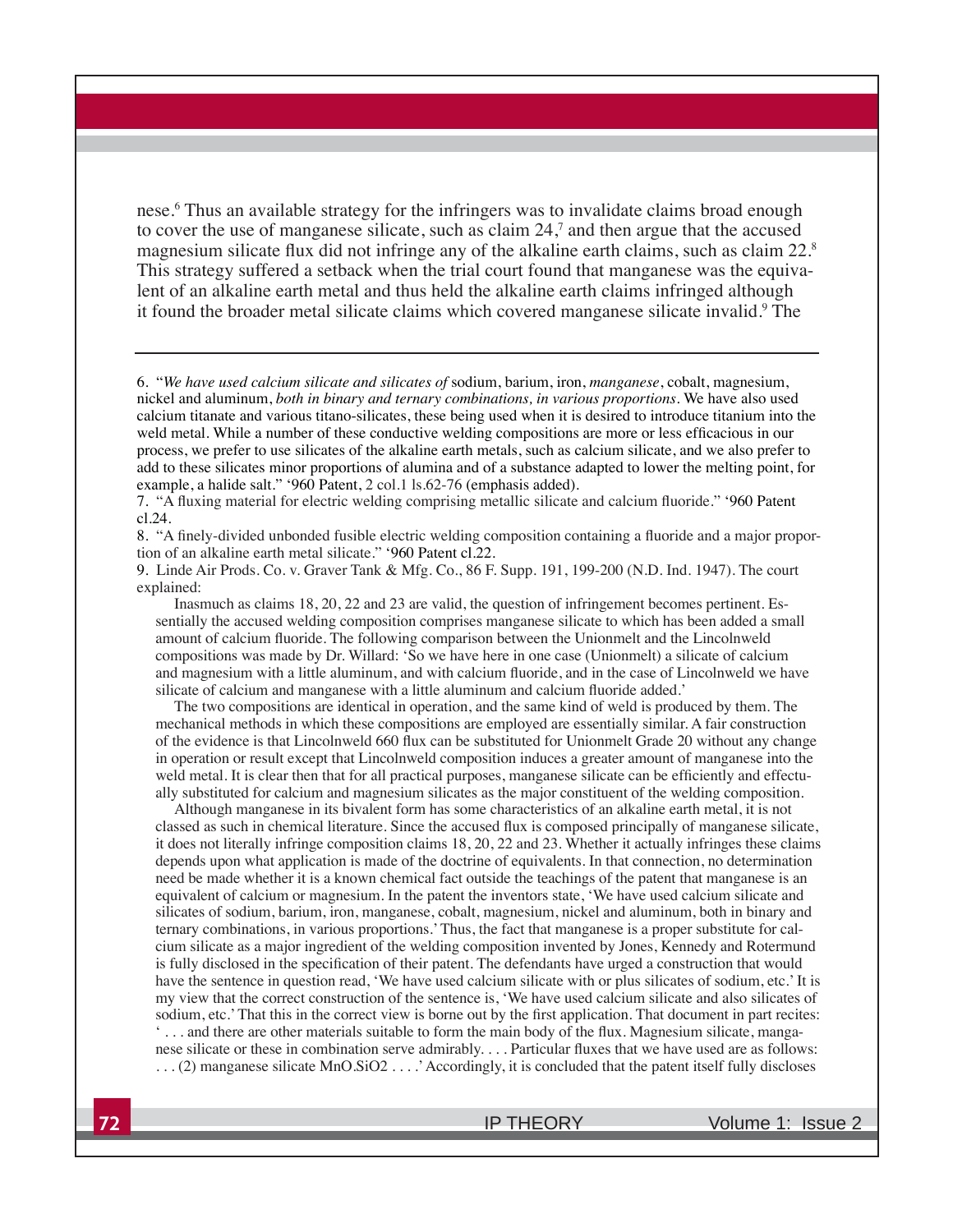court of appeals reversed, finding all of the contested claims valid.<sup>10</sup> The Supreme Court then reversed reinstating the district court's decision.<sup>11</sup> This set the stage for the famous *Graver Tank* opinion on rehearing. With the broad claims invalidated and a rehearing granted on infringement of the alkaline earth claims under the doctrine of equivalents, it seemed a certainty that the Supreme Court would overturn the equivalents finding of the trial court. Otherwise why grant a rehearing, one of only a handful of such grants in the preceding 50 years. But it turned out very differently.

*Graver Tank* is the only doctrine of equivalents case on the books since 1950 where the accused products were actually disclosed and claimed in the patent. It did not involve a draftsman's error as do almost all of the doctrine of equivalents cases decided both before and after *Graver Tank*. In any event, the opinion reads like the opening statement of the prosecutor in a murder case. The opinion writer for the Court, Mr. Justice Jackson, was the chief American prosecutor at Nuremburg. However, this time there were a pair of alleged patent infringers in the dock, rather than German war criminals. Unfortunately, the unusual nature of the case was missed by the lower courts dealing with it in the aftermath of the resurgence of trials by jury in patent cases. Instead it was treated as a case where the inventors mistakenly failed to claim the accused product.

While jury trials have been available at law since the beginning of the American patent system, most cases were tried to judges in equity in the 100 years prior to *Graver Tank*. Juries of course were never authorized by American patent statutes, but are required by the Seventh Amendment of the Constitution in cases at law.12 No sane country would create a jury system for complex patent trials, but as a practical matter the Seventh Amendment will not be changed to accommodate sound patent law. In any event with *Graver Tank* and juries who were believed to favor patentees, the American system essentially reverted to a central claiming system after 1950.13

However, in the late eighties I co-authored an article in the University of Pennsylvania Law Review that criticized the system of essentially having juries deciding claim scope.<sup>14</sup>

12. *"In Suits at common law*, where the value in controversy shall exceed twenty dollars, *the right of trial by jury shall be preserved*, and no fact tried by a jury, shall be otherwise re-examined in any Court of the United States, than according to the rules of the common law." U.S. CONST. AMEND. VII (emphasis added).

13. The role of juries in patent cases in the United States is extensively discussed in 5 MARTIN J. ADELMAN, PATENT LAW PERSPECTIVES, 7-153 to 7-313 (2d ed. 1982).

14. Martin J. Adelman & Gary L. Francione, *The Doctrine of Equivalents in Patent Law: Questions That Pennwalt Did Not Answer*, 137 U. PA. L. REV. 673 (1989).

that welding compositions composed chiefly of manganese silicate and prepared according to the teachings of the patent are equivalent to those in which the alkaline earth metals are the principal constituents.

In this connection, the lack of any evidence of independent research or experiments by the Lincoln Electric Company in originating Lincolnweld 660 flux creates an inference that the teaching of the patent in suit was the sole origin of that composition.

<sup>10.</sup> Linde Air Prods. Co. v. Graver Tank & Mfg. Co., 167 F.2d 531, 539 (7th Cir. 1948).

<sup>11.</sup> Graver Tank & Mfg. Co. v. Linde Air Prods. Co., 336 U.S. 271, 280 (1949).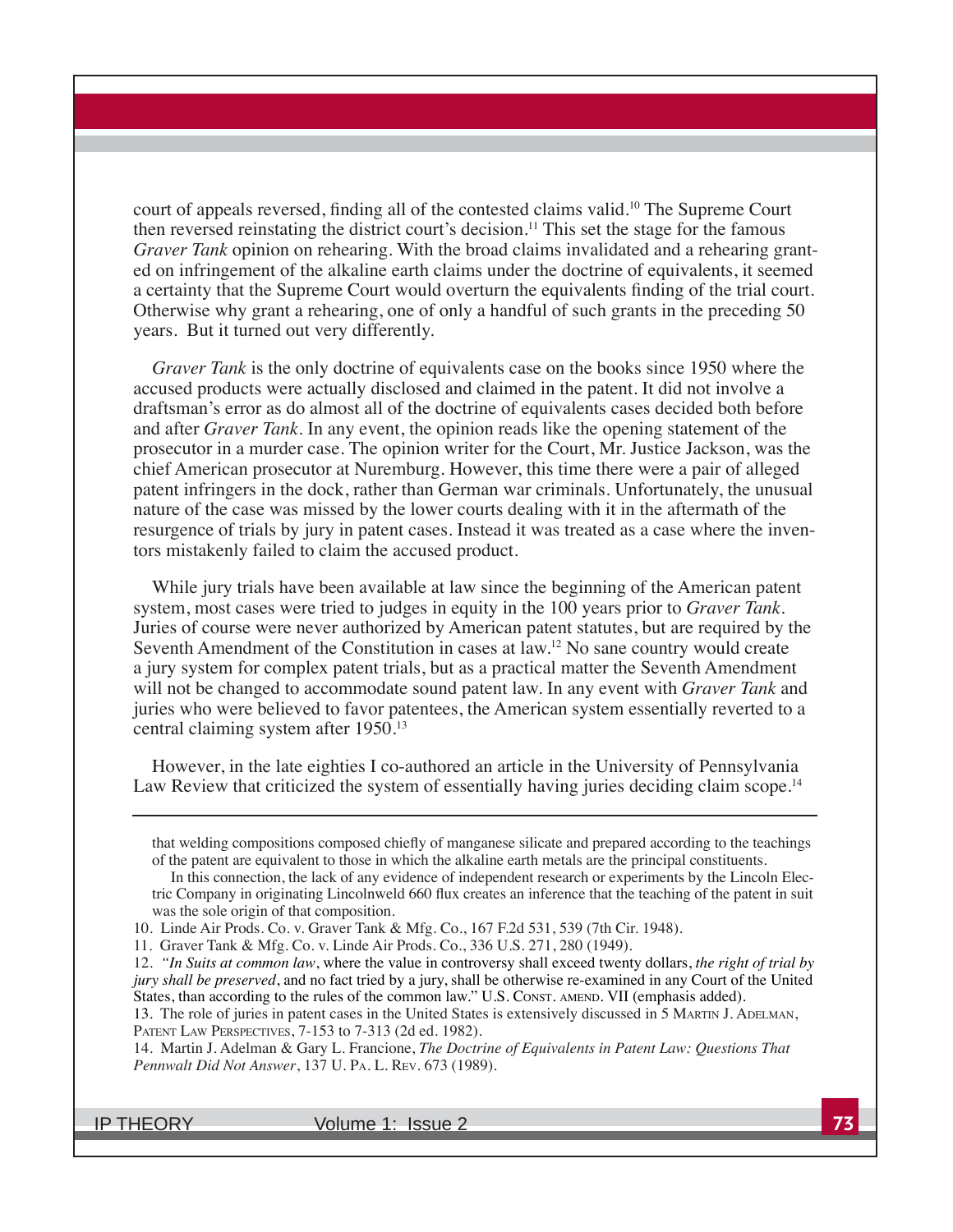It proposed limiting the doctrine of equivalents to covering newly developed technologies while prohibiting its use in correcting patent drafting mistakes. The Federal Circuit shortly thereafter joined in the attack, which first led to the landmark case of *Markman v. Westview Instruments, Inc.*,<sup>15</sup> the most important American commercial law case of the 1990s. *Markman* made it clear that judges, even in the face of the Seventh Amendment, are to decide the meaning of claims, just as they do in every other patent system in the world.16 But if juries decided equivalents, the American system would remain a central claiming system controlled by juries in spite of *Markman* because it would make little difference whether the juries were interpreting the words of the claims along with deciding equivalents or the judges were deciding the meaning of the words in the claim, but juries would decide what was equivalent to those words. This led to two key Supreme Court decisions, *Warner-Jenkinson Co. v. Hilton Davis Chemical Co.*<sup>17</sup> and, five years later, *Festo Corp. v. Shoketsu Kinzoku Kogyo Kabushiki Co*. 18

The first blow to equivalents was struck by *Warner Jenkinson*. The Supreme Court's opinion began by setting forth a brief description of its facts:

Petitioner Warner-Jenkinson Co. and respondent Hilton Davis Chemical Co. manufacture dyes. Impurities in those dyes must be removed. Hilton Davis holds United States Patent No. 4,560,746 ( '746 patent), which discloses an improved purification process involving "ultrafiltration." The '746 process filters impure dye through a porous membrane at certain pressures and pH levels, resulting in a high purity dye product.

The '746 patent issued in 1985. As relevant to this case, the patent claims as its invention an improvement in the ultrafiltration process as follows:

"In a process for the purification of a dye  $\dots$  the improvement which comprises: subjecting an aqueous solution . . . to ultrafiltration through a membrane having a nominal pore diameter of 5-15 Angstroms under a hydrostatic pressure of approximately 200 to 400 p.s.i.g., *at a pH from approximately 6.0 to 9.0*, to thereby cause separation of said impurities from said dye  $\dots$ ." $\dots$ (emphasis added).

The inventors added the phrase "at a pH from approximately 6.0 to 9.0" during patent prosecution. At a minimum, this phrase was added to distinguish a previous patent (the "Booth" patent) that disclosed an ultrafiltration process operating

<sup>15. 517</sup> U.S. 370 (1996).

<sup>16.</sup> Nicholas Pumfrey et al., *The Doctrine Of Equivalents in Various Patent Regimes--Does Anybody Have It Right*?, 11 YALE J.L. & TECH. 261 (2009). 17. 520 U.S. 17 (1997). 18. 535 U.S. 722 (2002).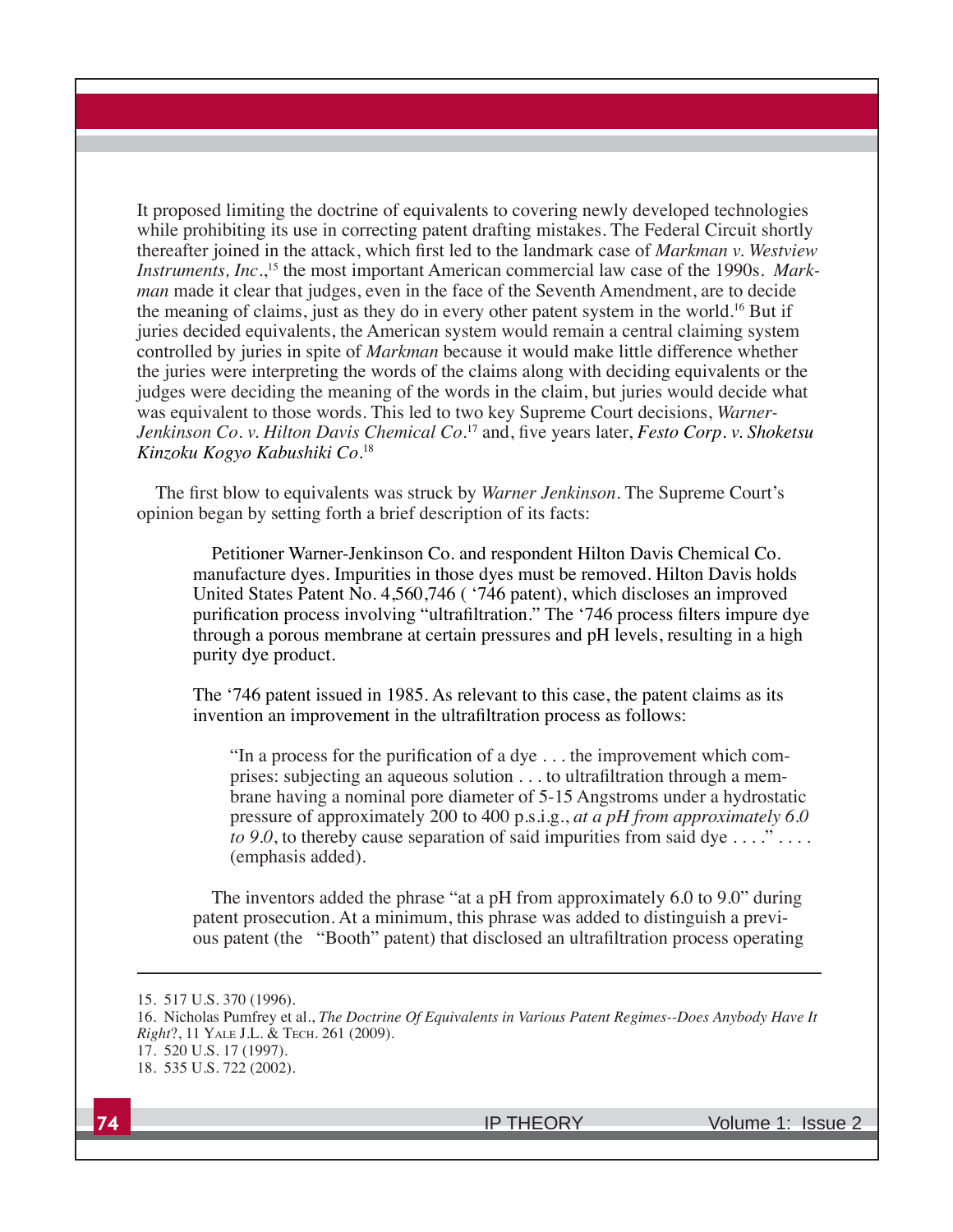at a pH above 9.0. The parties disagree as to why the low-end pH limit of 6.0 was included as part of the claim.

In 1986, Warner-Jenkinson developed an ultrafiltration process that operated with membrane pore diameters assumed to be 5-15 Angstroms, at pressures of 200 to nearly 500 p.s.i.g., and at a pH of 5.0. Warner-Jenkinson did not learn of the '746 patent until after it had begun commercial use of its ultrafiltration process. Hilton Davis eventually learned of Warner-Jenkinson's use of ultrafiltration and, in 1991, sued Warner-Jenkinson for patent infringement.

As trial approached, Hilton Davis conceded that there was no literal infringement, and relied solely on the doctrine of equivalents. Over Warner-Jenkinson's objection that the doctrine of equivalents was an equitable doctrine to be applied by the court, the issue of equivalence was included among those sent to the jury. The jury found that the '746 patent was not invalid and that Warner-Jenkinson infringed upon the patent under the doctrine of equivalents.<sup>19</sup>

It then announced in a rather cold opinion that it was not going to eliminate the doctrine of equivalents even though it conflicted with the legal certainty provided by peripheral claiming. However, it insisted on the all elements rule previously announced by the Federal Circuit<sup>20</sup> along with a no vitiation requirement, explaining:

We concur with this apt reconciliation of our two lines of precedent. Each element contained in a patent claim is deemed material to defining the scope of the patented invention, and thus the doctrine of equivalents must be applied to individual elements of the claim, not to the invention as a whole. *It is important to ensure that the application of the doctrine, even as to an individual element, is not allowed such broad play as to effectively eliminate that element in its entirety.* So long as the doctrine of equivalents does not encroach beyond the limits just described, or beyond related limits to be discussed, we are confident that the doctrine will not vitiate the central functions of the patent claims themselves.<sup>21</sup>

The Federal Circuit has occasionally applied the emphasized language above by refusing to expand an element in a claim in a way that it asserts vitiates the language of the claim.<sup>22</sup> In any event, in addition to affirming the all elements rule and its associated vitiation doctrine, the Supreme Court emphasized the role of prosecution history estoppel in limiting equivalents, and then left for another day the question of whether the Seventh Amendment required the use of juries to decide the question of equivalency. The Supreme Court

<sup>19. 520</sup> U.S. at 22-23.

<sup>20.</sup> *See* Adelman & Francione, *supra* note14, at 684-90.

<sup>21. 520</sup> U.S. at 29-30. (citation omitted) (emphasis added).

<sup>22.</sup> See Nystrom v. Trex Co., 580 F.3d 1281, 1286-87 (Fed. Cir. 2009) (Rader, J., additional views).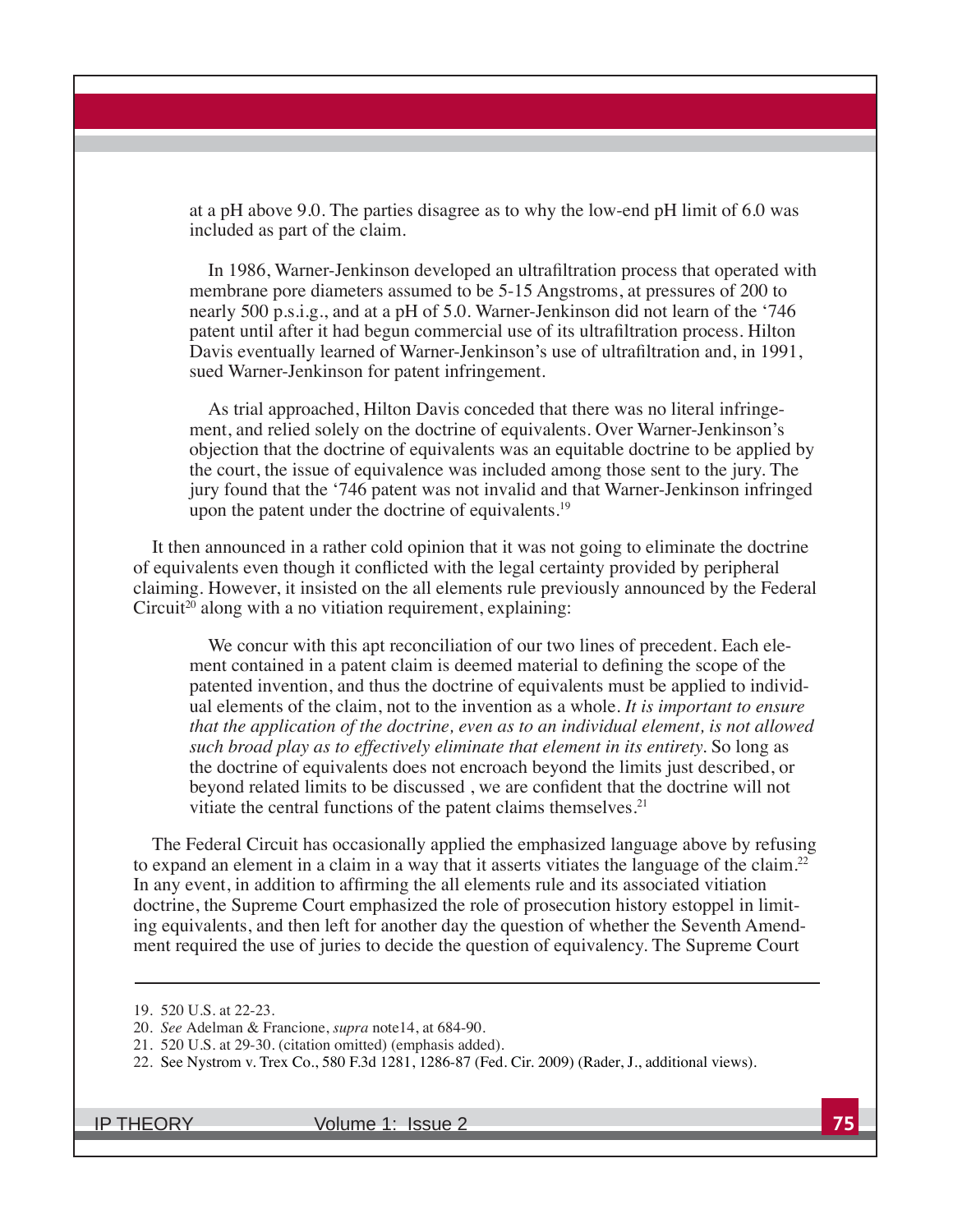did indicate in footnote 8 that most of the problems with the use of juries could be alleviated through the use of special questions or interrogatories.<sup>23</sup> However, the Supreme Court left enough confusion regarding the doctrine of prosecution history estoppel that it had to return to it five years later in *Festo* after the Federal Circuit announced *en banc* that equivalents were barred with respect to an element of a claim if a broader claim element had been cancelled during prosecution for reasons of patentability.<sup>24</sup>

An important event in this narrative occurred just before the Supreme Court returned to prosecution history estoppels, Judge (now Chief Judge) Rader's concurring opinion in *Johnson & Johnston Associates Inc. v. R.E. Service Co.*<sup>25</sup> *Johnson & Johnston* dealt with a doctrine independently developed by the Federal Circuit known as the dedication doctrine. Under this doctrine no equivalent could cover an embodiment that was *disclosed* but not claimed in the patent. Chief Judge Rader in his concurring opinion argued that the dedication doctrine should be expanded beyond embodiments disclosed in the patent. He explained:

Few problems have vexed this court more than articulating discernible standards for non-textual infringement. On the one hand, the Supreme Court has recognized that the doctrine of equivalents provides essential protection for inventions: "[T] o permit imitation of a patented invention which does not copy every literal detail would be to convert the protection of the patent grant into a hollow and useless thing  $\dots$  leav[ing] room for - indeed encourage[ing] - the unscrupulous copyist to make unimportant and insubstantial changes." *Graver Tank & Mfg. Co. v. Linde Air Prods. Co.* The protective function of non-textual infringement, however, has a price. Recently, the Supreme Court acknowledged that a broad doctrine of equivalents can threaten the notice function of claims: "There can be no denying that the doctrine of equivalents, when applied broadly, conflicts with the definitional and public-notice functions of the statutory claiming requirement." *Warner-Jenkinson* 

23. "With regard to the concern over unreviewability due to black-box jury verdicts, we offer only guidance, not a specific mandate. Where the evidence is such that no reasonable jury could determine two elements to be equivalent, district courts are obliged to grant partial or complete summary judgment. If there has been a reluctance to do so by some courts due to unfamiliarity with the subject matter, we are confident that the Federal Circuit can remedy the problem. Of course, the various legal limitations on the application of the doctrine of equivalents are to be determined by the court, either on a pretrial motion for partial summary judgment or on a motion for judgment as a matter of law at the close of the evidence and after the jury verdict. Thus, under the particular facts of a case, if prosecution history estoppel would apply or if a theory of equivalence would entirely vitiate a particular claim element, partial or complete judgment should be rendered by the court, as there would be no further *material* issue for the jury to resolve. Finally, in cases that reach the jury, a special verdict and/or interrogatories on each claim element could be very useful in facilitating review, uniformity, and possibly postverdict judgments as a matter of law. We leave it to the Federal Circuit how best to implement procedural improvements to promote certainty, consistency, and reviewability to this area of the law." 520 U.S. at 39 n.8 (citations omitted).

24. Festo Corp. v. Shoketsu Kinzoku Kogyo Kabushiki Co., 234 F.3d 558 (Fed. Cir. 2000) (en banc).

<sup>25. 285</sup> F.3d 1046 (Fed. Cir. 2002) (en banc).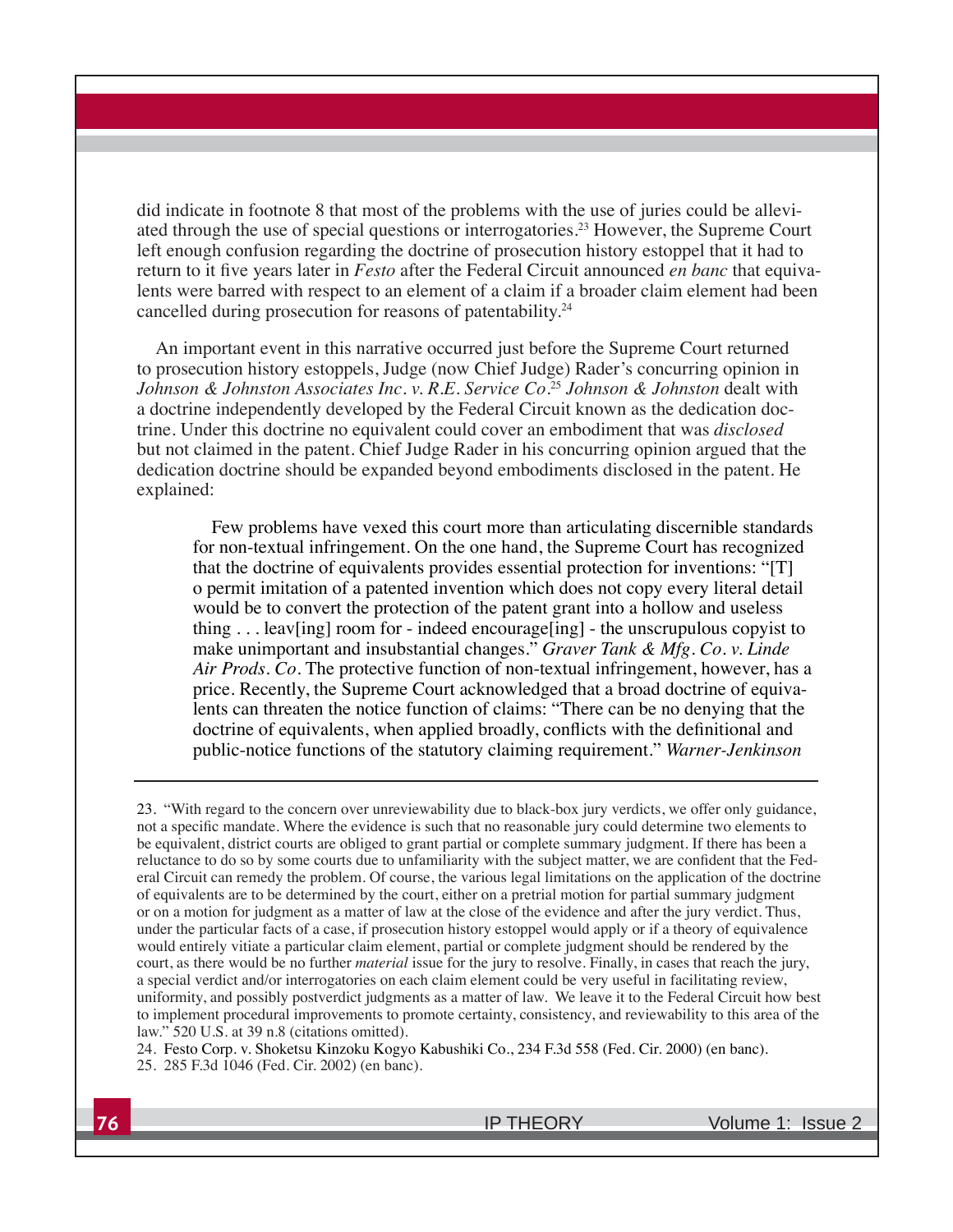*Co. v. Hilton Davis Chem. Co.* These competing policies make it difficult to set a standard that protects the patentee against insubstantial changes while simultaneously providing the public with adequate notice of potentially infringing behavior.

In general, the Supreme Court and this court have attempted to deal with these competing principles by placing limits on non-textual infringement. Thus, in furtherance of the notice objective, *Pennwalt* and *Warner-Jenkinson* require an equivalent for each and every element of a claim (applying the doctrine of equivalents to the claim as a whole gives too much room to enforce the claim beyond its notifying limitations). Similarly, to enhance notice, *Festo*26 and *Warner-Jenkinson* propose to bar patentees from expanding their claim to embrace subject matter surrendered during the patent acquisition process . . . .

Perhaps more than each of these other restraints on non-textual infringement, a foreseeability bar would concurrently serve both the predominant notice function of the claims and the protective function of the doctrine of equivalents. When one of ordinary skill in the relevant art would foresee coverage of an invention, a patent drafter has an obligation to claim those foreseeable limits. This rule enhances the notice function of claims by making them the sole definition of invention scope in all foreseeable circumstances. When the skilled artisan cannot have foreseen a variation that copyists employ to evade the literal text of the claims, the rule permits the patentee to attempt to prove that an "insubstantial variation" warrants a finding of non-textual infringement. In either event, the claims themselves and the prior art erect a foreseeability bar that circumscribes the protective function of non-textual infringement. Thus, foreseeability sets an objective standard for assessing when to apply the doctrine of equivalents.

A foreseeability bar thus places a premium on claim drafting and enhances the notice function of claims. To restate, if one of ordinary skill in the relevant art would reasonably anticipate ways to evade the literal claim language, the patent applicant has an obligation to cast its claims to provide notice of that coverage. In other words, the patentee has an obligation to draft claims that capture all reasonably foreseeable ways to practice the invention. The doctrine of equivalents would not rescue a claim drafter who does not provide such notice. Foreseeability thus places a premium on notice while reserving a limited role for the protective function of the doctrine of equivalents.

This court actually already has articulated this foreseeability principle in the context of the doctrine of equivalents. Six months after the Supreme Court decided

26. Chief Judge Rader was referring to the *Festo* opinion of the Federal Circuit, 234 F.3d. 558 (Fed. Cir. 2000) (en banc), rather than the Supreme Court's Festo opinion.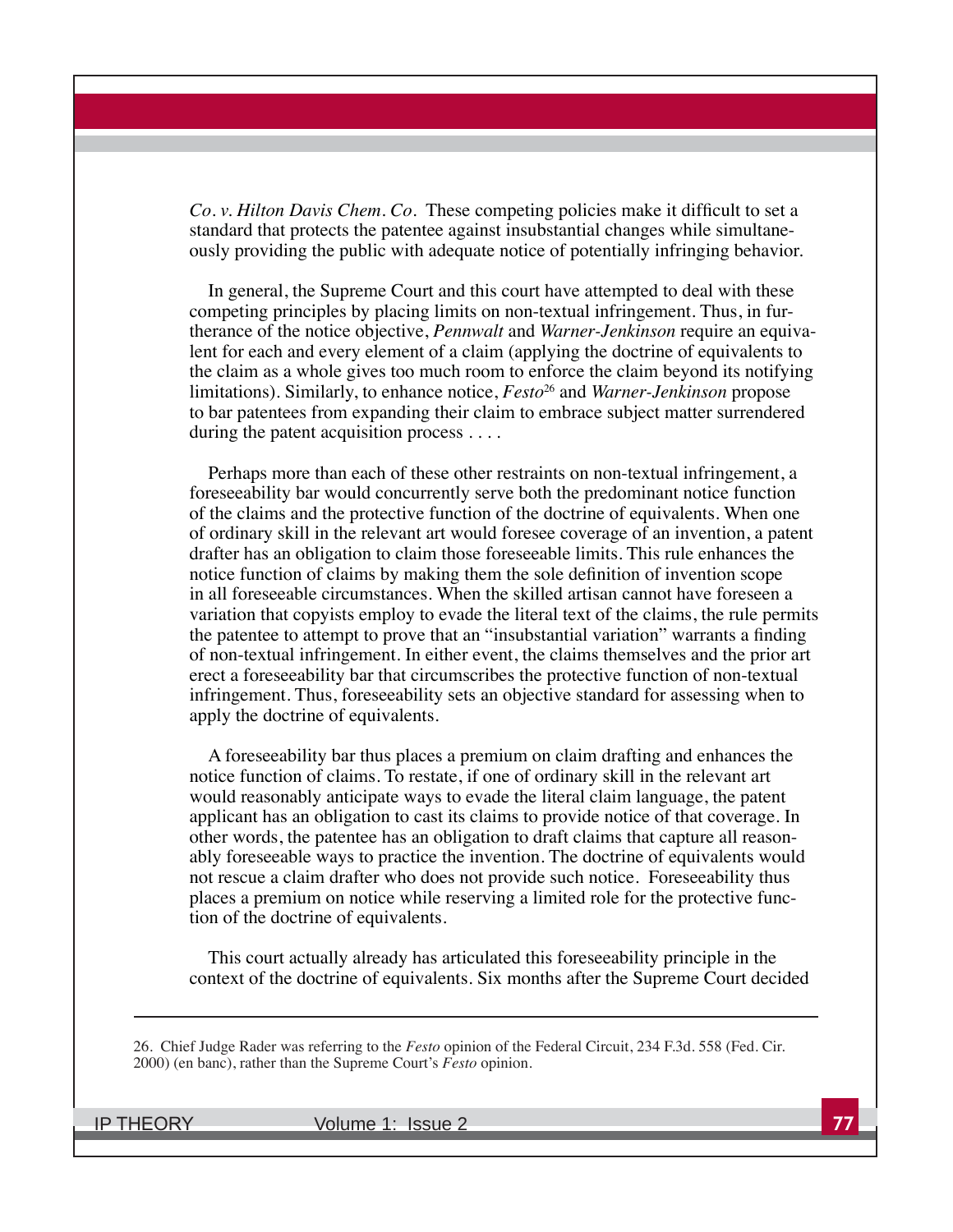*Warner-Jenkinson*, this court decided *Sage Prods. Inc. v. Devon Indus., Inc*. In that case, this court found no infringement, either literally or under the doctrine of equivalents, of a patent on a disposal system for sharp medical instruments. When addressing the doctrine of equivalents issue, this court applied the foreseeability bar:

The claim at issue defines a relatively simple structural device. A skilled patent drafter would foresee the limiting potential of the "over said slot" limitation. No subtlety of language or complexity of the technology, nor any subsequent change in the state of the art, such as later-developed technology, obfuscated the significance of this limitation at the time of its incorporation into the claim. If Sage desired broad patent protection for any container that performed a function similar to its claimed container, it could have sought claims with fewer structural encumbrances. Had Sage done so, then the Patent and Trademark Office (PTO) could have fulfilled its statutory role in helping to ensure that exclusive rights issue only to those who have, in fact, contributed something new, useful, and unobvious. Instead, Sage left the PTO with manifestly limited claims that it now seeks to expand through the doctrine of equivalents. However, as between the patentee who had a clear opportunity to negotiate broader claims but did not do so, and the public at large, it is the patentee who must bear the cost of its failure to seek protection for this foreseeable alteration of its claimed structure.

The *Sage* court emphasized that a "skilled patent drafter would foresee the limiting potential of the 'over the slot' limitation." Thus, the court barred application of the doctrine of equivalents "for this foreseeable alteration of [the] claimed structure."

In *Sage*, this court also noted specifically some types of subject matter that may not be foreseeable during the application process - subject matter arising from a "subsequent change in the state of the art, such as later-developed technology." . . .

In this case, Johnston's '050 patent claimed only a "sheet of aluminum" and "the aluminum sheet" - twice specifying the aluminum limitation. The patent specification then expressly mentioned other potential substrate metals, including stainless steel. Johnston's patent disclosure expressly admits that it foresaw other metals serving as substrates. Yet the patent did not claim anything beyond aluminum. Foreseeability bars Johnston from recapturing as an equivalent subject matter not claimed but disclosed. In *Sage* terms, "as between [Johnston] who had a clear opportunity to negotiate broader claims but did not do so, and the public at large, it is [Johnston] who must bear the cost of its failure to seek protection for this foreseeable alteration of its claimed structure."

. . . .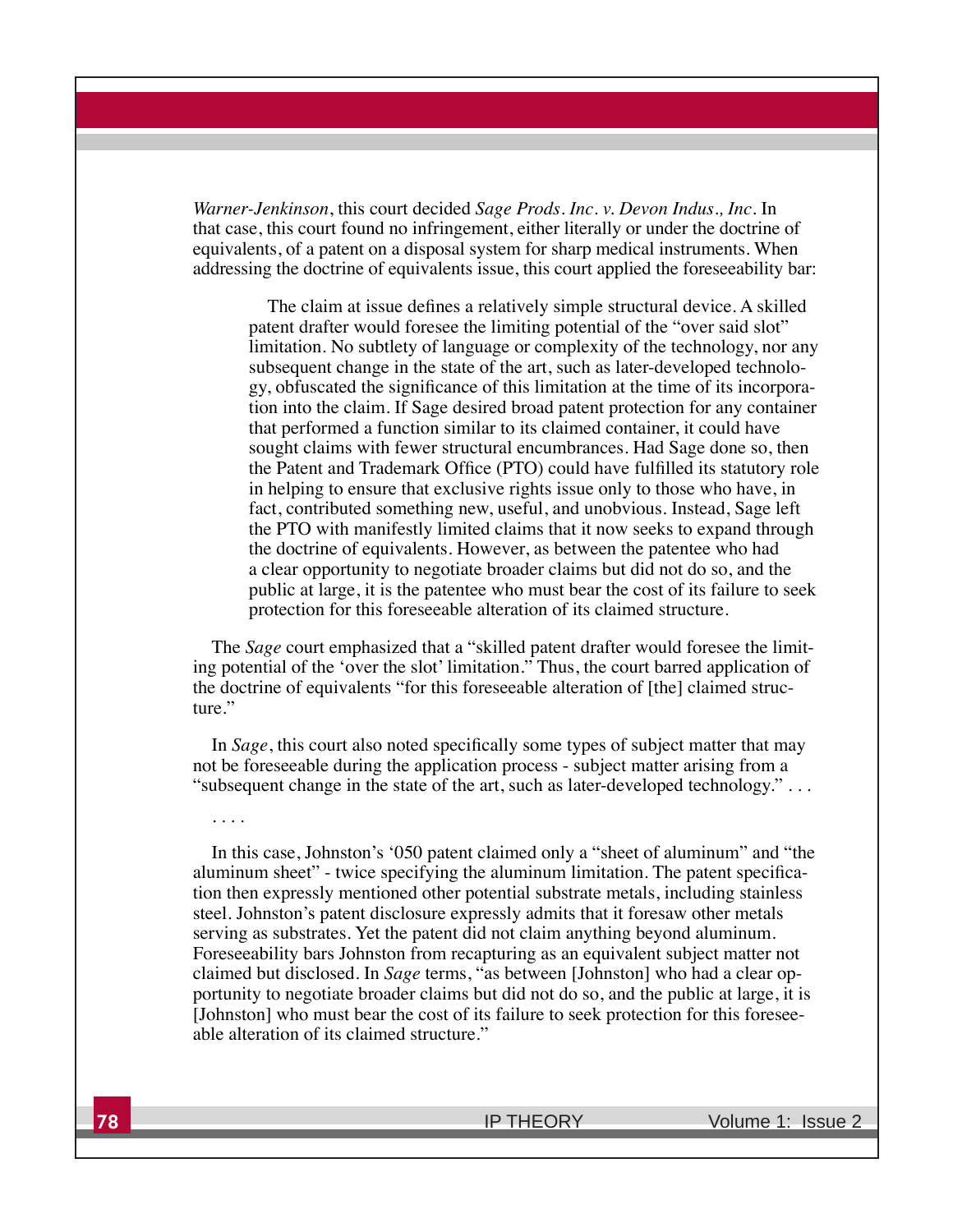Foreseeability relegates non-textual infringement to its appropriate exceptional place in patent policy. The doctrine of equivalents should not rescue claim drafters who fail to give accurate notice of an invention's scope in the claims. The Patent Act supplies a correction process for applicants who have claimed "more or less than [they] had a right to claim in the patent." 35 U.S.C. §§ 251, 252 (2001). The doctrine of equivalents need not duplicate the statute's means of correcting claiming errors.

Implicit in the protective function of the doctrine of equivalents is the notion that the patentees could not have protected themselves with reasonable care and foresight. Enforcing this *Sage* principle more aggressively will help achieve a better balance between the notice function of claims and the protective function of nontextual infringement.27

Two months after *Johnson & Johnston* came *Festo*. The Supreme Court began its analyis by setting out its understanding of the Federal Circuit's en banc *Festo* decision:

The en banc court reversed, holding that prosecution history estoppel barred Festo from asserting that the accused device infringed its patents under the doctrine of equivalents. The court held, with only one judge dissenting, that estoppel arises from any amendment that narrows a claim to comply with the Patent Act, not only from amendments made to avoid prior art. More controversial in the Court of Appeals was its further holding: When estoppel applies, it stands as a complete bar against any claim of equivalence for the element that was amended. The court acknowledged that its own prior case law did not go so far. Previous decisions had held that prosecution history estoppel constituted a flexible bar, foreclosing some, but not all, claims of equivalence, depending on the purpose of the amendment and the alterations in the text. The court concluded, however, that its precedents applying the flexible-bar rule should be overruled because this case-by-case approach has proved unworkable. In the court's view a complete-bar rule, under which estoppel bars all claims of equivalence to the narrowed element, would promote certainty in the determination of infringement cases.

Four judges dissented from the decision to adopt a complete bar. In four separate opinions, the dissenters argued that the majority's decision to overrule precedent was contrary to *Warner-Jenkinson* and would unsettle the expectations of many existing patentees. Judge Michel, in his dissent, described in detail how the complete bar required the Court of Appeals to disregard 8 older decisions of this Court, as well as more than 50 of its own cases.<sup>28</sup>

<sup>27. 285</sup> F.3d at 1057-59 (citations omitted) (emphasis omitted).

<sup>28.</sup> Festo Corp. v. Shoketsu Kinzoku Kogyo Kabushiki Co., 535 U.S. 722, 729-30 (2002) (citations omitted).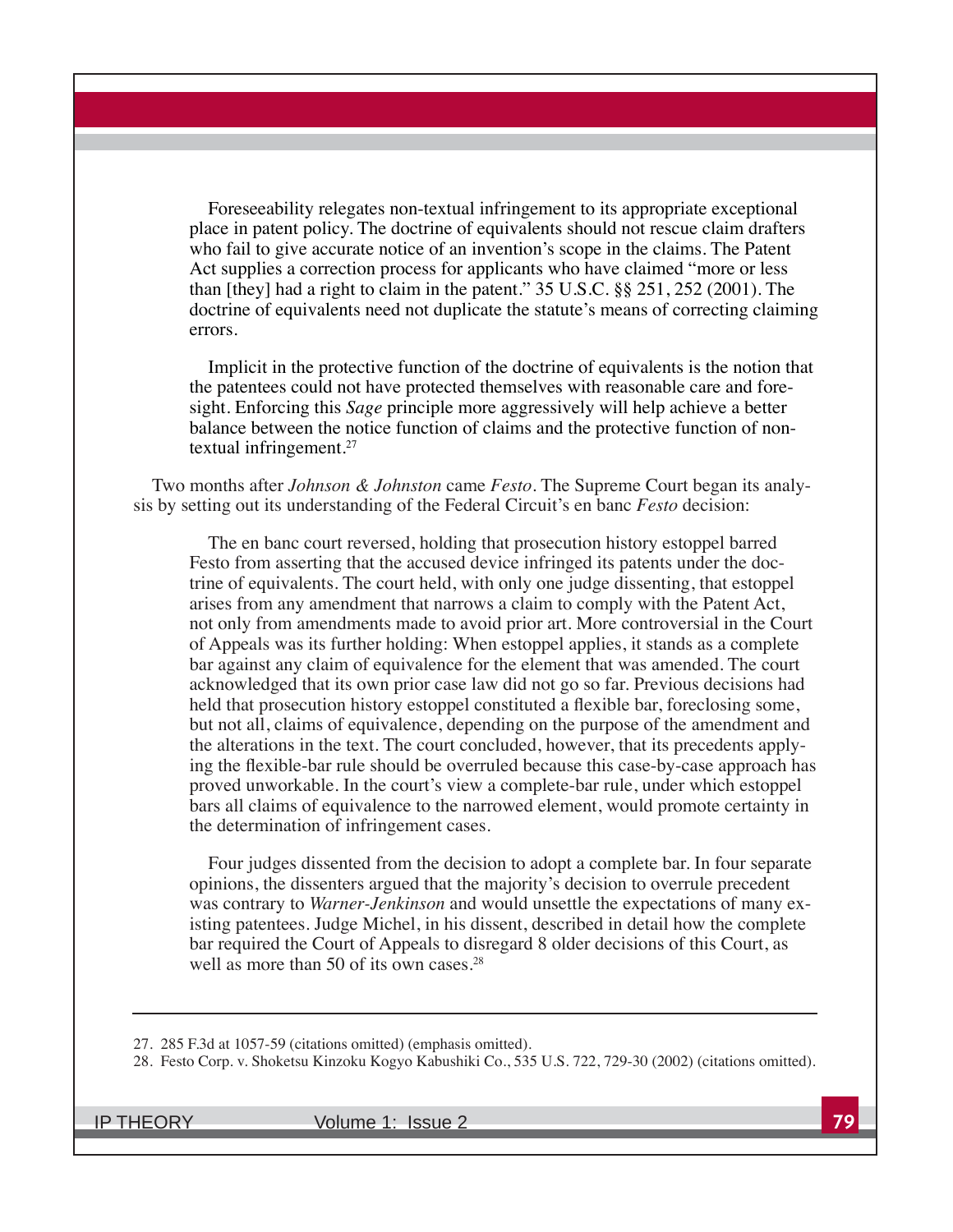The Supreme Court then adopted in the main the principles set out in Chief Judge Rader's concurring opinion in *Johnson & Johnston* to those claim limitations impacted by prosecution history estoppel:

Just as *Warner-Jenkinson* held that the patentee bears the burden of proving that an amendment was not made for a reason that would give rise to estoppel, we hold here that the patentee should bear the burden of showing that the amendment does not surrender the particular equivalent in question. This is the approach advocated by the United States, see Brief for United States as *Amicus Curiae* 22-28, and we regard it to be sound. The patentee, as the author of the claim language, may be expected to draft claims encompassing readily known equivalents. A patentee's decision to narrow his claims through amendment may be presumed to be a general disclaimer of the territory between the original claim and the amended claim. [*Exhibit Supply Co. v. Ace Patents Corp.]* ("By the amendment [the patentee] recognized and emphasized the difference between the two phrases and proclaimed his abandonment of all that is embraced in that difference"). There are some cases, however, where the amendment cannot reasonably be viewed as surrendering a particular equivalent. The equivalent may have been unforeseeable at the time of the application; *the rationale underlying the amendment may bear no more than a tangential relation to the equivalent in question*; or there may be some other reason suggesting that the patentee could not reasonably be expected to have described the insubstantial substitute in question. In those cases the patentee can overcome the presumption that prosecution history estoppel bars a finding of equivalence.

This presumption is not, then, just the complete bar by another name. Rather, it reflects the fact that the interpretation of the patent must begin with its literal claims, and the prosecution history is relevant to construing those claims. When the patentee has chosen to narrow a claim, courts may presume the amended text was composed with awareness of this rule and that the territory surrendered is not an equivalent of the territory claimed. In those instances, however, the patentee still might rebut the presumption that estoppel bars a claim of equivalence. The patentee must show that at the time of the amendment one skilled in the art could not reasonably be expected to have drafted a claim that would have literally encompassed the alleged equivalent.29

The one factor that did not come from Chief Judge Rader's opinions through the brief of the Government as *Amicus Curiae* referenced above by the Supreme Court is the *tangential* language emphasized above. Of course we all know that a line that touches a curve at one point is a tangent to the curve. Something that merely touches something may be considered tangential. How this relates to prosecution history estoppels is uncertain. If a

<sup>29.</sup> *Id.* at 740-41 (emphasis added) (citation omitted).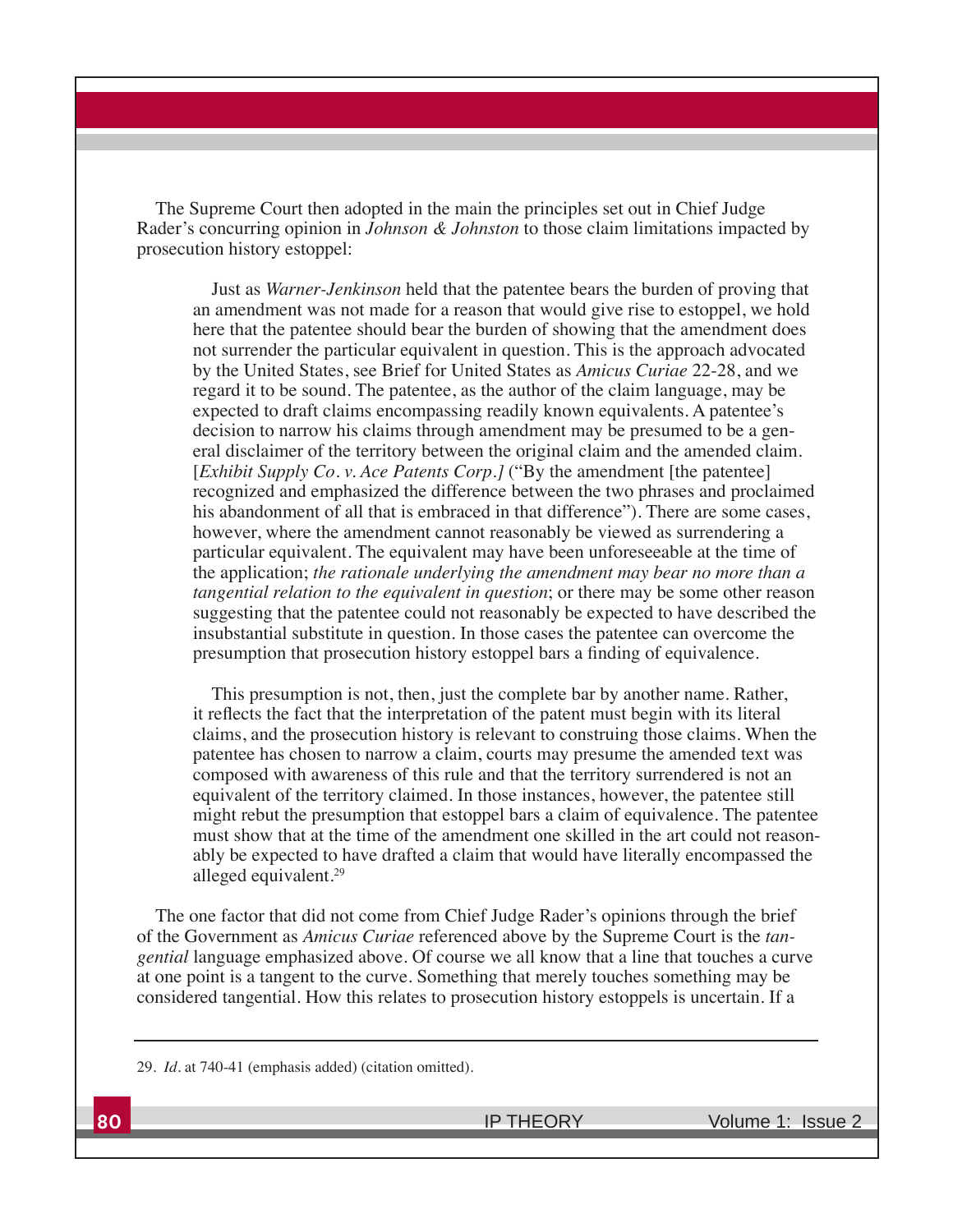judge doesn't want to bar the use of the doctrine of equivalents all he or she needs to do is to call the narrowing amendment, for purposes of patentability, tangential. In an important concurring opinion, Chief Judge Rader explaining why this requirement was unwise as it undermines *Festo*. 30 However, the Federal Circuit has continued the practice of occasionally undermining *Festo* by finding that some amendment is tangential when it wants to apply the doctrine of equivalents.<sup>31</sup>

The real question is why the great divide between peripheral and central claiming in the United States should in the main be policed by prosecution history estoppel. In short, why does the cancelation of a broad claim render all of the remaining claims impacted by the cancelation of the broad claim subject to the peripheral claiming system, while the same claim that underwent the same scrutiny in the PTO without such a broad claim enjoys the benefit of the central claiming system? That this mongrel system is incoherent is demonstrated by comparing *Felix v. American Honda Motor Co., Inc.*<sup>32</sup> with *Depuy Spine, Inc. v. Medtronic Sofamor Danek, Inc.*<sup>33</sup> In both cases, the element of the claim involved in the infringement by equivalents was not expressly inserted into the claim to avoid prior art or for any other specific reason relating to patentability, except for the reason that all limitations are fundamentally in the claim for reasons of patentability. Nevertheless, in *Felix* no equivalents were permitted<sup>34</sup> while in *Depuy Spine* an equivalent carried the day for the patentee.35 In neither case was there a credible claim that the equivalent was not reasonably foreseeable and in neither case was the element inserted in the claim for any reason other than mistake. These cases demonstrate clearly that it is irrational to base the availability of equivalents on claim amendments.

*Felix* is a classic case of a reversal of parts. It involved a seal for a lid covering a depression in the truck bed of a truck to create a closed-car trunk-like unit. One can put the seal on the lid or on the edges (lip) of the top of the hole in the truck bed, but the claim in suit only claimed one of the two obvious possibilities.<sup>36</sup> Depuy Spine is slightly different. It involved the claim of a spherically shaped section for receiving the spherical head of a screw. The accused section was conical rather than spherical.<sup>37</sup> Fortunately for *Depuy Spine* the words "spherically-shaped" were in all of the claims as filed; but in *Felix*, the position of the seal in *Felix* was not, as the application as filed included one broad omnibus type claim that was

<sup>30.</sup> Cross Med. Prods., Inc. v. Medtronic Sofamor Danek, Inc., 480 F.3d 1335, 1346 (Fed. Cir. 2007) (Rader, J., concurring).

<sup>31.</sup> Funai Elec. Co., Ltd. v. Daewo Elecs. Corp., 616 F.3d 1357, 1369 (Fed. Cir. 2010); Intervet Inc. v. Merial Ltd., 617 F.3d 1282, 1292 (Fed. Cir. 2010).

<sup>32. 562</sup> F.3d 1167 (Fed. Cir. 2009).

<sup>33. 567</sup> F.3d 1314 (Fed. Cir. 2009).

<sup>34. 562</sup> F.3d at 1171.

<sup>35. 567</sup> F.3d at 1319-20.

<sup>36. 562</sup> F.3d at 1171-74.

<sup>37. 567</sup> F.3d at 1336-37.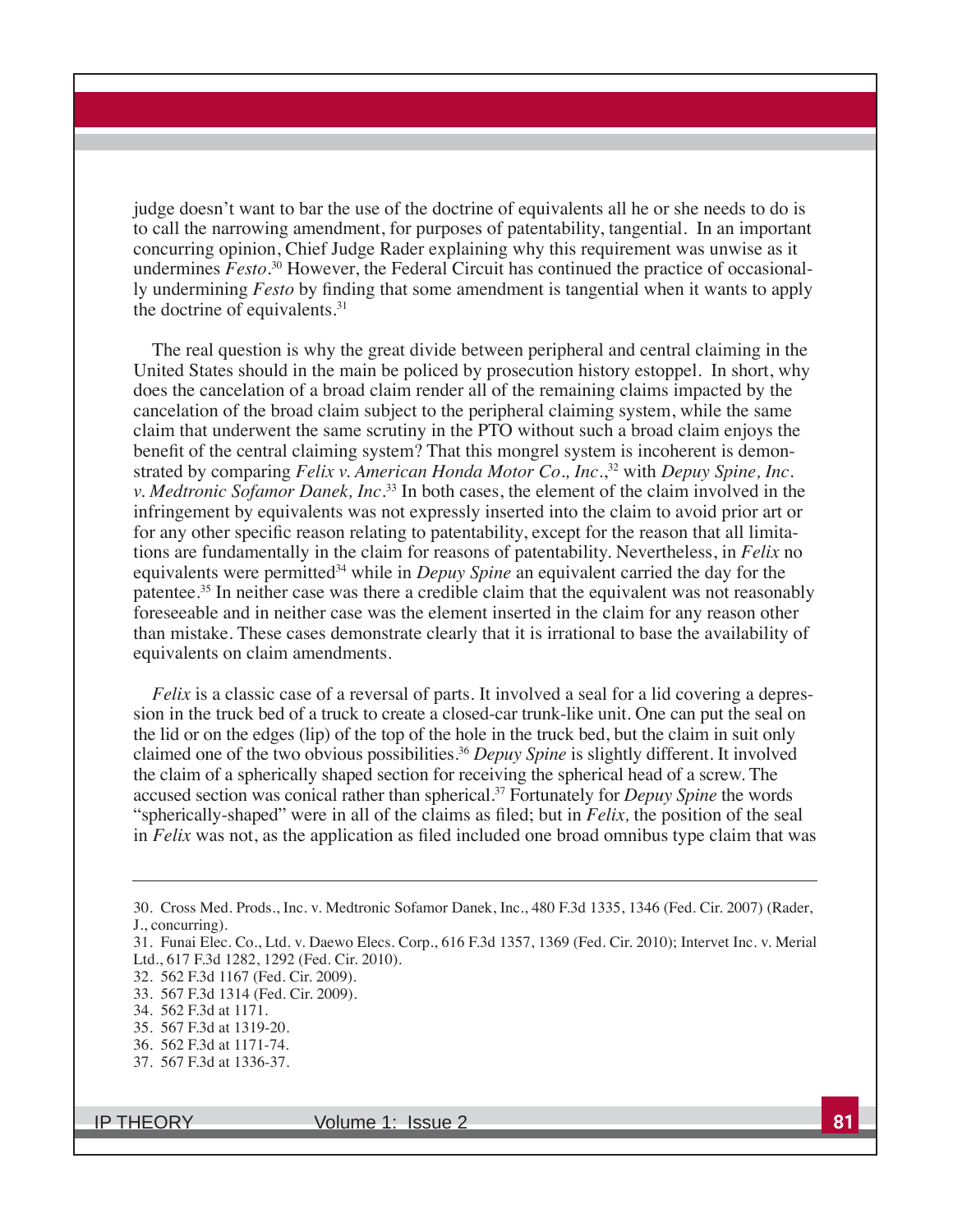obviously not patentable and which didn't even claim a seal let alone which of the two obvious places the seal could be placed. In *Felix*, the claim in suit, essentially claim  $\theta$  as filed, reads:

In combination with a vehicle including a vehicle bed, the improvement of a storage system which includes: a) an opening formed in the vehicle bed and including an opening rim; b) a compartment with an interior; c) said compartment being mounted on said bed with said compartment interior accessible through said opening; d) a lid assembly including lid mounting means for mounting said lid in covering relation with respect to said opening; e) a channel formed at the rim of said bed opening and including an inner flange; f) a weathertight gasket mounted on said flange and engaging said *lid in its closed position*; and g) a plurality of drain holes formed in said channel.<sup>38</sup>

Element (f) was the focus of the case and it could have easily been written "a weathertight gasket mounted to provide a seal between the lid and the rim." The inventor chose not to attempt to claim putting the seal on the lid. However, had the inventor started with a claim that contained elements (a) through (f) he could have used the doctrine of equivalents even if that claim were rejected for reasons of patentability by the examiner. Indeed that actually happened in *Felix* as a claim without element (g) was rejected for reasons of patentability.<sup>39</sup> However, because his application as filed included a claim without element (f), Felix was denied the opportunity to assert the doctrine, even though the rejected claim was so broad that it had no chance of allowability.

The Federal Circuit in *Felix* explained in some depth how prosecution history estoppel applied:

We first consider which amendment—if any—gave rise to a presumption of surrender of claim scope encompassing the equivalent at issue. The limitation at issue here is the gasket limitation. That limitation was not contained in original independent claim 1, but was present in dependent claim 7. In Felix's *first amendment* on September 10, 1999, he cancelled original claim 1 and rewrote original dependent claim 7 in independent form as claim 14 to contain all of the limitations of claims 1 and 7. It was this *first amendment* that had the effect of adding the channel and gasket limitations of dependent claim 7 to the broader claim that was cancelled. "[T]he rewriting of dependent claims into independent form coupled with the cancellation of the original independent claims creates a presumption of prosecution history estoppel." Thus, Felix's decision in the *first amendment* to cancel original claim 1 and to rewrite original claim 7 in independent form as claim 14 gave rise to a presumption of surrender.<sup>40</sup>

<sup>38. 562</sup> F.3d at 1173.

<sup>39.</sup> *Id.* at 1175.

<sup>40.</sup> Here the court's footnote reads: "We leave open the question of whether the presumption of surrender would have attached as to the gasket limitation if, in response to the first office action, Felix had cancelled both claim 1 and claim 7, and had rewritten claim 8 in independent form, instead of attempting to secure the broader coverage of rewritten claim 7 as an intermediate step." *Id.* at 1182 n.4.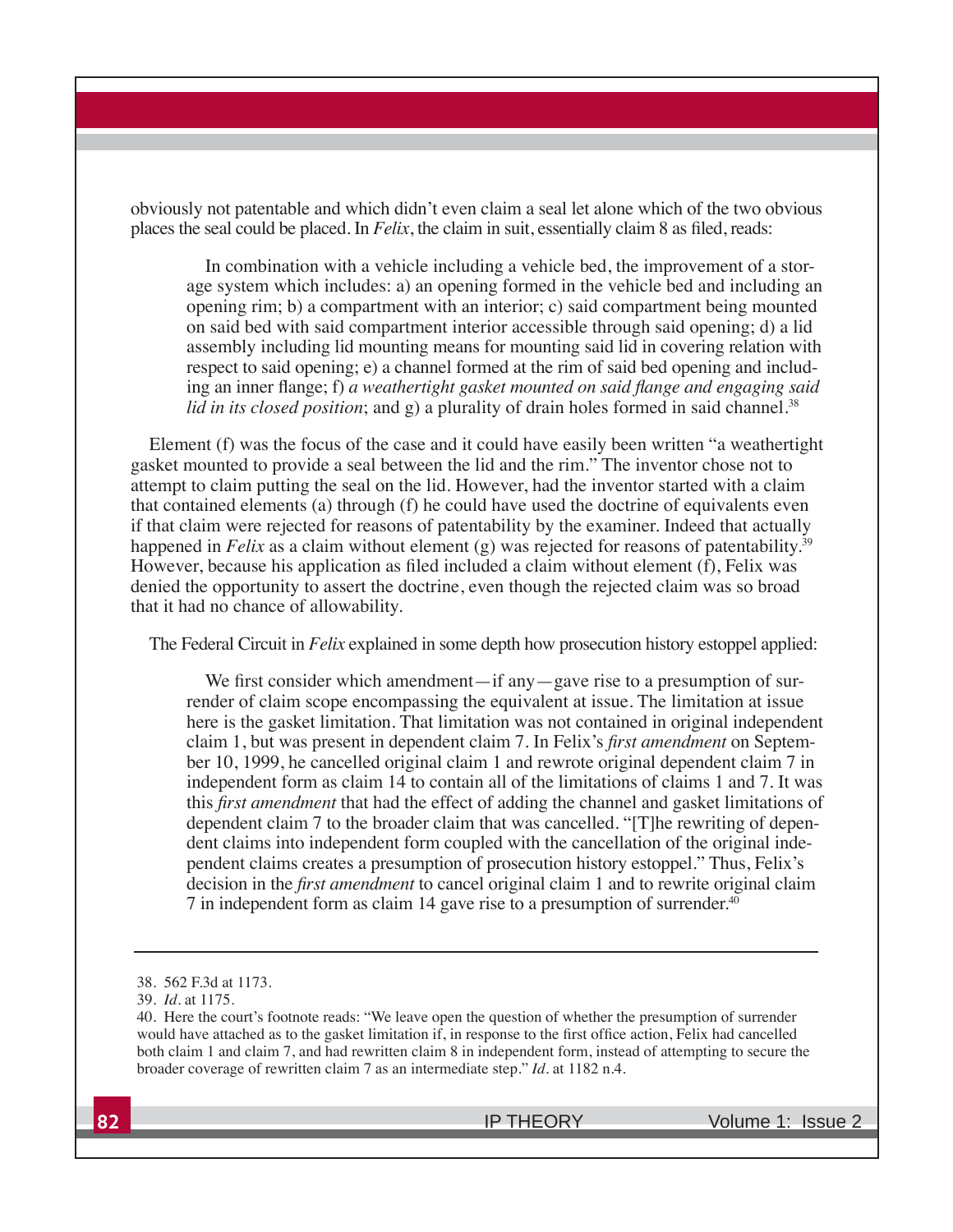The interesting wrinkle in this case is that even after Felix cancelled original independent claim 1 and rewrote original dependent claim 7 in independent form, the examiner still did not allow the rewritten dependent claim. In other words, even though Felix amended the claim and thereby narrowed its scope in an effort to secure allowance, that effort did not succeed.41 It was only after claim 8 was rewritten in independent form to include the limitations of claims 1, 7, and 8 that the claim was allowed. The fact that the *first amendment* did not succeed and that a further amendment was required to place the claim in allowable form, however, is of no consequence as to the estoppel. It is the patentee's response to a rejection not the examiner's ultimate allowance of a claim—that gives rise to prosecution history estoppel. ("When the patentee responds to the rejection by narrowing his claims, this prosecution history estops him from later arguing that the subject matter covered by the original, broader claim was nothing more than an equivalent."  $''$ [A patentee's] decision to forgo an appeal and submit an amended claim is taken as a concession that the invention as patented does not reach as far as the original claim.") ("A patentee's decision to narrow his claims through amendment may be presumed to be a general disclaimer of the territory between the original claim and the amended claim."; *Deering Precision Instruments, L.L.C. v. Vector Distribution Sys., Inc.* ("Deering's addition of [a rewritten independent claim], coupled with the clear surrender of the broader subject matter of the deleted original independent claim presumptively bars Deering from arguing infringement under the doctrine of equivalents."). We therefore hold that the presumption of prosecution history estoppel attaches when a patentee cancels an independent claim and rewrites a dependent claim in independent form for reasons related to patentability, even if the amendment alone does not succeed in placing the claim in condition for allowance.

It is also immaterial in this case that the cancellation and amendment were to application claims 1, 7, and 14—rather than to application claims 8 and 16, which resulted in the asserted claim. The presumption of surrender "applies to all claims containing the [added] [l]imitation, regardless of whether the claim was, or was not, amended during prosecution." (. . . To hold otherwise would be to exalt form over substance and distort the logic of this jurisprudence, which serves as an effective and useful guide to the understanding of patent claims. The fact that the [the limitation in question] was not itself amended during prosecution does not mean that it can be extended by the doctrine of equivalents to cover the precise subject matter that was relinquished in order to obtain allowance of [another claim]."). Thus, in this case, the cancellation of original independent claim 1 coupled with the rewrit-

41. Here the court's footnote reads: "It is immaterial that the obviousness rejection following this amendment was based on different references (Cooper '890 in view of Cooper '519) than the original obviousness rejection (Cooper '890 in view of Williams Flues)." *Id.* at 1182 n.5.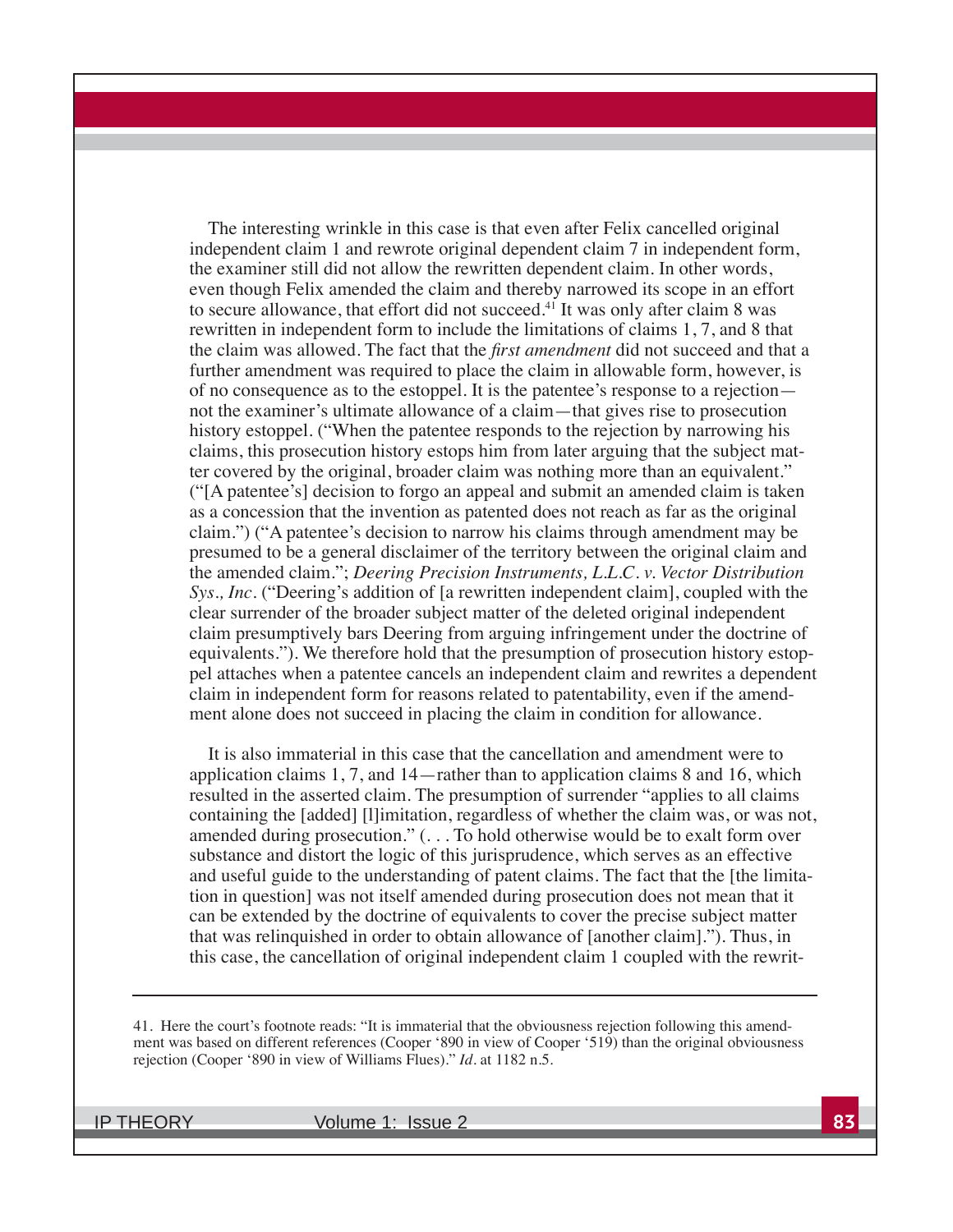ing of original dependent claim 7 as independent claim 14 gave rise to a presumption of surrender applicable to all limitations, found in any of the claims of the *'625 patent*, that correspond to the limitations of claim 7.

We next turn to the scope of the presumptive surrender. "[W]hen a claim is rewritten from dependent into independent form and the original independent claim is cancelled  $\ldots$  the surrendered subject matter is defined by the cancellation of independent claims that do not include a particular limitation and the rewriting into independent form of dependent claims that do include that limitation. Equivalents are presumptively not available with respect to that added limitation." Equivalents are therefore presumptively not available as to any of the subject matter added in Felix's *first amendment*. It is immaterial that Felix chose to add both the channel and the gasket limitations, rather than just one. The resulting estoppel attaches to each added limitation. Felix is therefore presumptively barred from relying on the doctrine of equivalents to prove that Honda's In-Bed Trunk meets the gasket limitation--one of the two limitations added by amendment. $42$ 

Of course the answer to all of this incoherence is to apply the approach advocated by Chief Judge Rader in *Johnson & Johnston Associates*. His view is essentially to apply the Federal Circuit's dedication doctrine to all equivalents that were reasonably foreseeable. After all, it makes little sense to rule, as does the Federal Circuit, that if one skilled in the art of reading a specification would know of obvious equivalents to those disclosed in the specification, then those undisclosed but foreseeable equivalents should have more favorable treatment with respect to the dedication doctrine than those equivalents that are actually disclosed in the patent. A famous former patent judge, Prof. Jan Brinkhof of Utrecht University, essentially adopted this approach when he was a panel member in an landmark Dutch patent case decided by the Court of Appeal in 2000, *Van Bentum v. Kool*. 43 Before, however, discussing in detail *Van Bentum* and its approach, it is worthwhile to look more closely at *DePuy Spine*. It involved a pedicle screw which included a compression member, a screw with a spherical head, and a member that receives the pedicle screw. A key issue was the shape of the area of the receiving member that receives the screw.44 One skilled in the art would have known that one could substitute a conical shaped area for the spherical shaped area taught in the specification and claimed in both the originally filed claims.

43. This case was reversed by the Supreme Court of the Netherlands two years later. *See* HR 29 maart 2002,  $NJ$  2002, 530 m.nt. ChG (Van Bentum B.V./Kool Transport B.V.) (Neth.) (reversing the lower courts' interpretation of Dutch law that the DOE does not protect an applicant in circumstances where he or she could have foreseen the claim device: "[E]ven if ... it is assumed that the claim in that sense is negligently drafted. . . when interpreting a claim a middle must be sought between a fair protection of the patentee and a reasonable certainty for third parties.").

<sup>42.</sup> *Id.* at 1182-84 (emphasis added) (emphasis omitted) (citations omitted).

<sup>44.</sup> Depuy Spine, Inc. v. Medtronic Sofamor Danek, Inc*.*, 567 F.3d 1314, 1319-21 (Fed. Cir. 2009).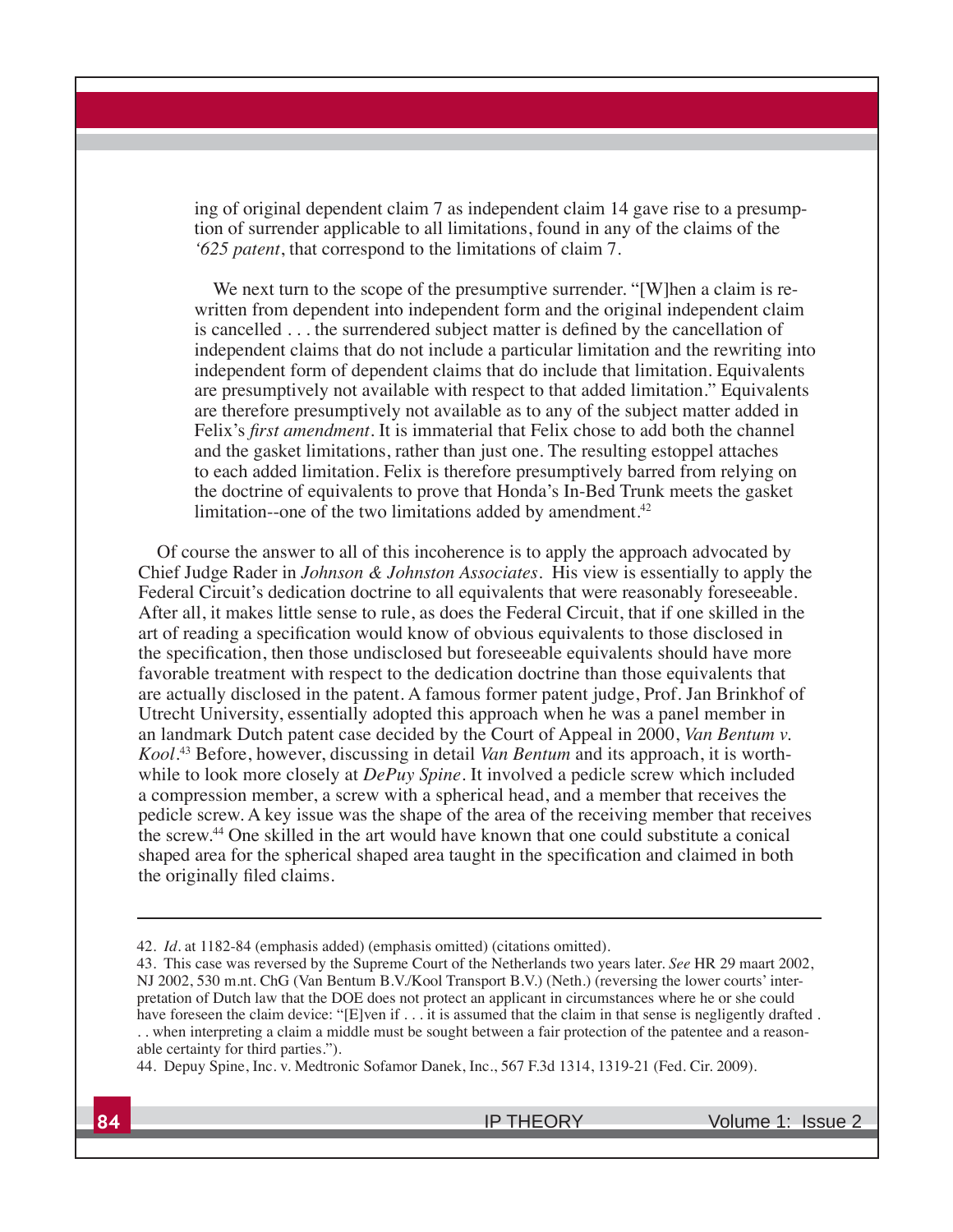In *Depuy Spine* the original claims were filed in Germany and that German application was used as a priority document in both the USPTO and the EPO. The translation of the original German claims was filed in the U.S. in Serial No.  $07/817,659$  as original application claims 1 through 8.45 Presumably the US attorneys then studied the application and claims and added by preliminary amendment application claims 9 through 15, claims which ultimately issued. However, the examiner acted on the application as filed without the preliminary amendment and rejected claims 1 through 4 as anticipated by EP 242,708 (or DE 3711013), which has the same disclosure.<sup>46</sup> Claims 5 through 8 were objected to because they were not in proper form. Numerous other references were cited but they were not used to reject any of the original 8 claims. In a response dated October 30, 1992 the applicants canceled original claims 1 through 8 and resubmitted claims 9 through 15 asserting simply that these claims define over the cited art. A notice of allowability followed on November 16, 1992. No reasons were given so the examiner accepted that the new claims which were rewritten after the anticipation rejection defined over the art of record. Hence, no omnibus claims were in the originally filed application. Although the claims had to be studied by the US attorneys thoroughly in view of the anticipation rejection of four of the original claims, that study did not lead to a surrender of a conical shape because the spherical limitation was in the originally filed claims. Now that is form over substance for you.

Turning now to the opinion of former judge Prof. Jan Brinkhof, there is no English translation of the opinion available but it is described in an article by Prof. Brinkhof written in 2007:

A noteworthy judgment was the judgment of the Court of Appeal of 30 March 2000. Put simply, the matter related to a patent for a vehicle for transporting pallets. The vehicle had two loading platforms positioned one above the other and means to move at least one loading platform vertically between a loading position and a drive position. The vehicle was characterised in that, positioned above the lower platform, which could be moved vertically, there was a platform that could not be moved vertically, whilst the roof of the vehicle did not form a hindrance, in any event during loading and unloading. A competitor entered the market with a vehicle that was distinguished from the vehicle according to the patent in that the lower platform could not be moved whilst the upper platform could be moved. As was the case with the vehicle according to the patent, the roof of the vehicle did not form a hindrance during loading and unloading. Is this infringement?

2. The description mentions a French application for a vehicle with a nonmovable lower platform floor and a second loading platform positioned above it

<sup>45.</sup> U.S. Patent Application No. 07/817,659 (filed Jan. 7, 1992).

<sup>46.</sup> The corresponding disclosure is found in U.S. Patent No. 4,946,458 (filed Feb. 28, 1989).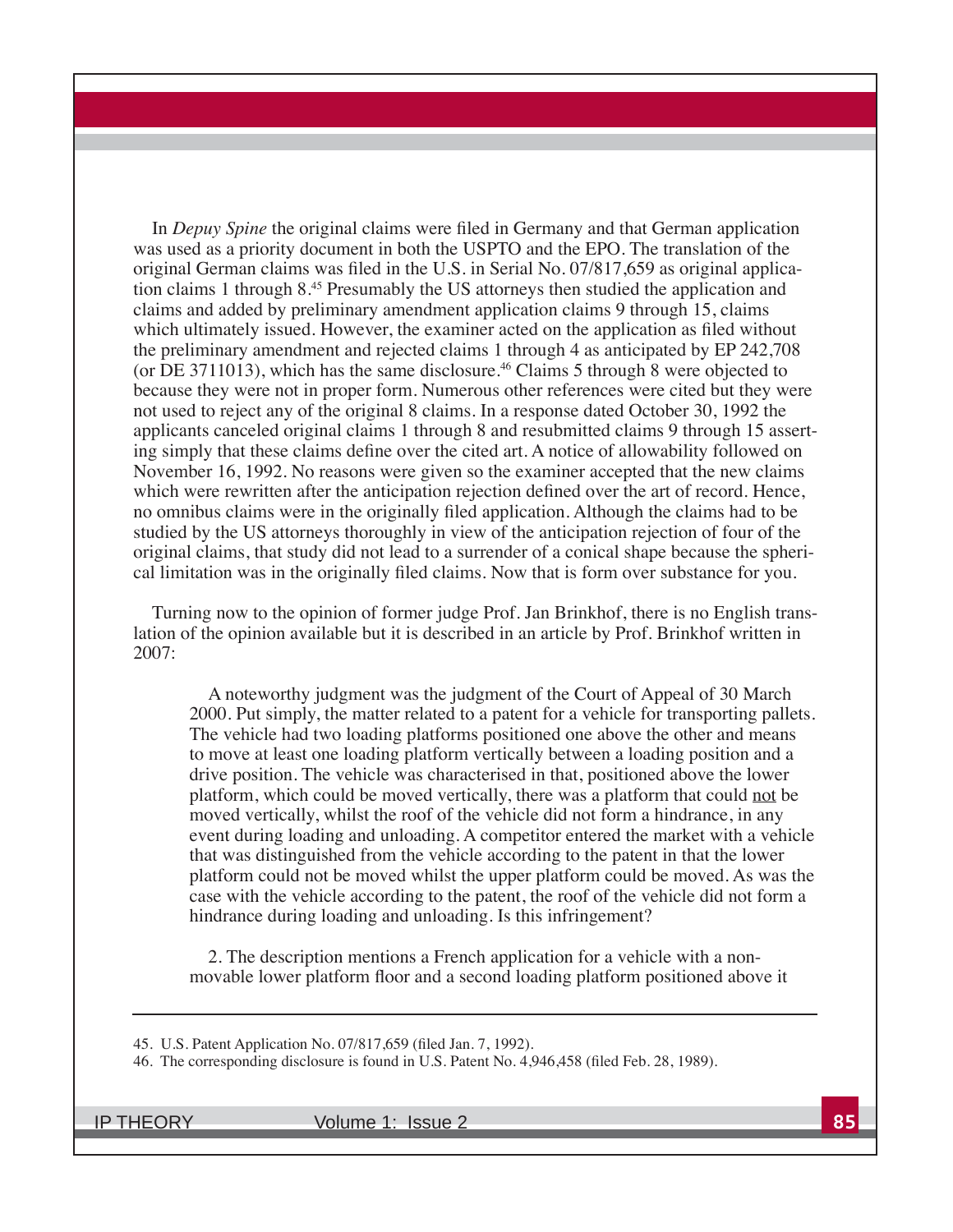that could be moved vertically. The disadvantage is that the pallets on the lower platform could not be unloaded independently of the pallets on the upper platform since this would require that the upper platform bearing the pallets be moved in an upward direction. This was impossible due to the permanent roof.

3. According to the Court of Appeal, the crucial question is whether a vehicle with a movable upper loading platform and a permanent non-movable lower loading platform falls within the scope of protection of the patent. The Court held that one does not need to be a person skilled in the art to realise that what is intended with the invention can be achieved in an almost identical manner by, rather than equipping a vehicle with a movable lower loading platform and a permanent upper loading platform, equipping it with a movable upper loading platform and a permanent lower loading platform. The person who drew up the claim must have been aware of this. Such is the opinion of the Court. Nevertheless, the person who drew up the claim that must, according to Art. 22A (1) Dutch Patents Act, contain a description of that for which an exclusive right is sought, chose to include in the characterising part of the claim only that the vehicle is equipped with a movable lower loading platform and a permanent upper loading platform. In the opinion of the Court, a third party who examines the claim and attempts to understand it in the light of the description and the drawings may, in this case, reasonably come to the conclusion that protection has only been sought for a vehicle as claimed, in other words a vehicle equipped with a movable lower loading platform and a permanent upper loading platform. This conclusion is all the more justified since, according to the description, the cited French patent application, which discloses a vehicle equipped with an upper loading platform that can be moved vertically, is part of the state of the art. Taking all the above into consideration, a third party will assume that the applicant had reasons for limiting the exclusive right that was sought to a vehicle equipped with a movable lower loading platform and a permanent upper loading platform. The Court considered that the legal certainty which third parties are entitled to rely on would be unacceptably compromised if the scope of protection were to be extended to vehicles equipped with a movable upper loading platform and a permanent lower loading platform, since such third party may reasonably assume that the applicant apparently deliberately chose not to seek protection for such a vehicle in the granting procedure.

4*. Even if the vehicle of a third party were to be deemed an equivalent embodiment, an extended scope of protection could not be deemed reasonable in a case like the present one. Anyone who, as in this case, could easily have drafted a claim that included the embodiment of the third party and who neglected to do so is not entitled, in all fairness, to any protection for this equivalent embodiment that was apparent and obvious at the time the claim was drafted. The doctrine of equivalence, the framework of which is formed by balancing fair protection for the pat-*